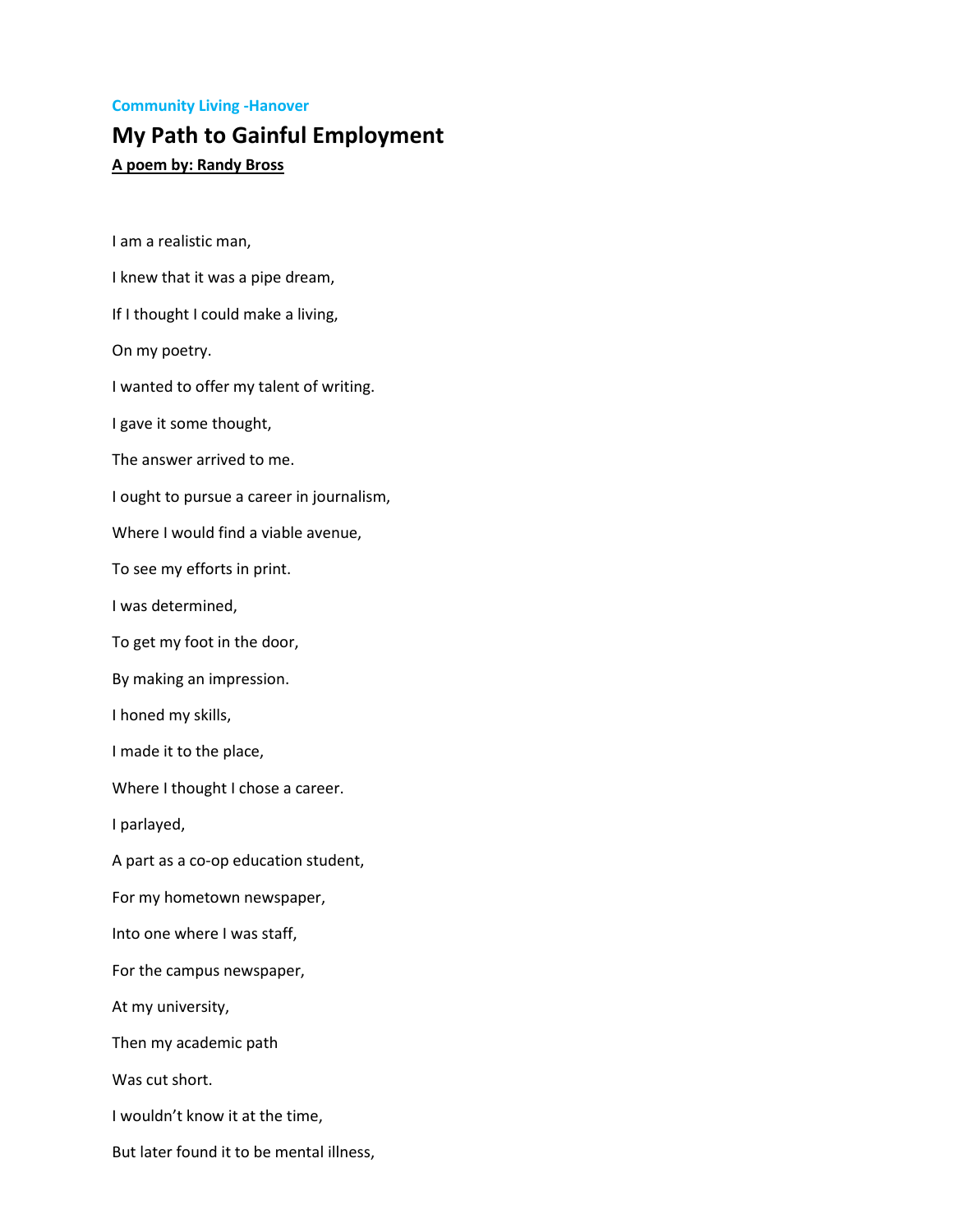To be the cruel blow, That ended my scholary times. I thought I landed back on my feet, When a correspondent position, Though an unpaid volunteer position came up. I thought it was enough to see my contribution in print. I was ecstatic at first, But without a wage, After a while, And I thought I wasn't encouraged, Not being told I was vital to the operation. I lost the zest for it. So I quit. I thought something of the same would arrive. I cursed my bi-polar disorder for taking away, The potential I thought was awaiting me. There was no outlet for me. I didn't know what to do with myself. Thankfully a door opened one day, It gave me a place of belonging, A feeling of acceptance. I could forget whatever my secret shames were. It was a Canadian Mental Health Association leisure links site, Named the Loft. I was free to sit over a cup of coffee, And come out of my shell, At the level of comfort I was suited to. As good as the loft is, For not making me feel ashamed,

There was a part of me,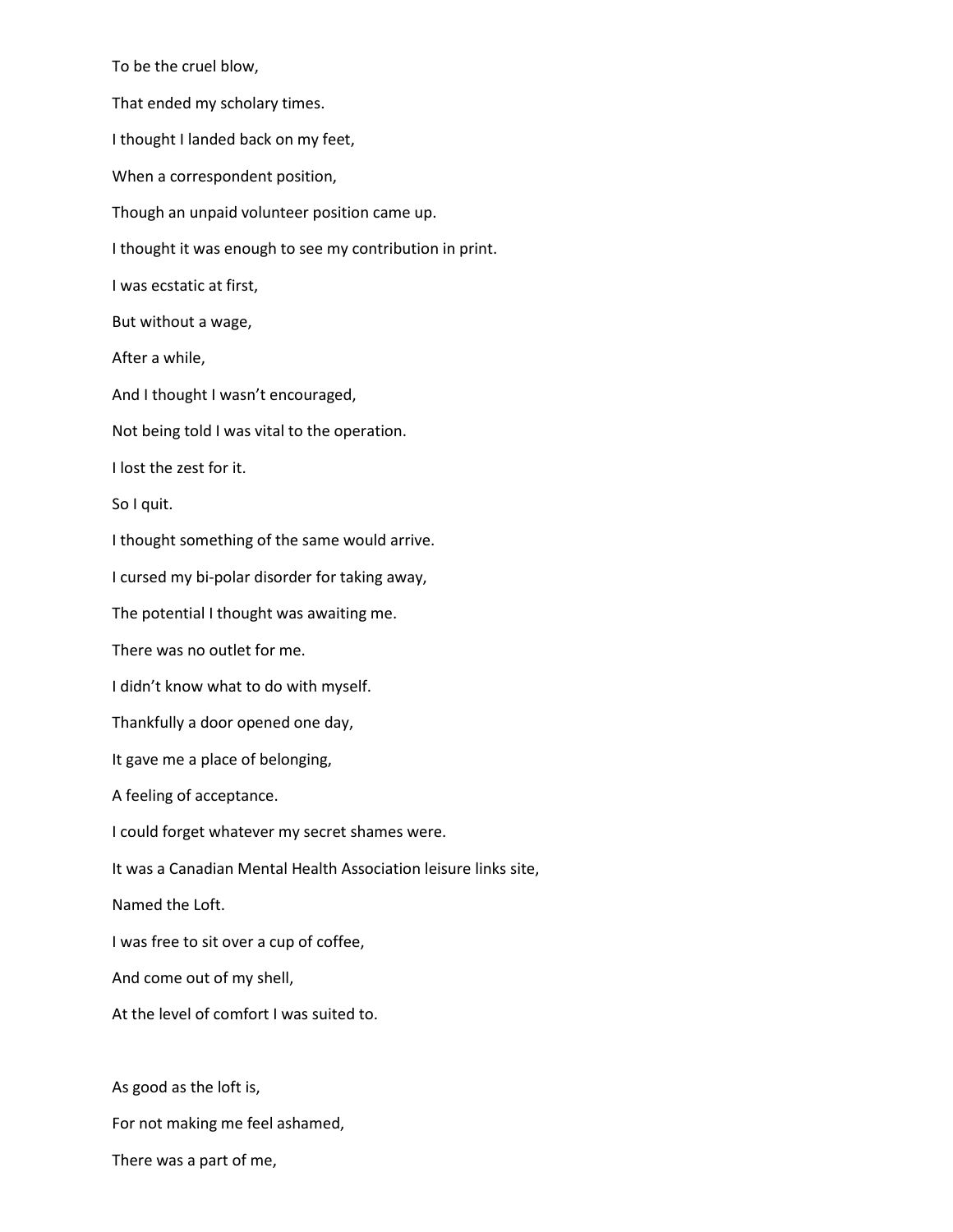That itched to make a contribution, Not only there, But away from the safety of its closure. I longed to earn myself respect, And play a vital part of the community. While making a healthy wage, In addition to what is there with, Disability benefits.

The only pressure put on me,

Was the pressure I was

Putting on myself.

I wanted more from myself,

And for me.

I had it in my mind,

That I was not living a respectable life.

When I make this statement,

I know that it is disputed,

By my family,

And the friends that I have.

The truth as I see it,

Is that I am going,

To benefit by working,

And still have my attendance,

At the leisure links site.

In the meantime,

To have myself get out of my apartment,

One of my social workers asked me,

How I would feel about volunteering my time.

I was willing to do so.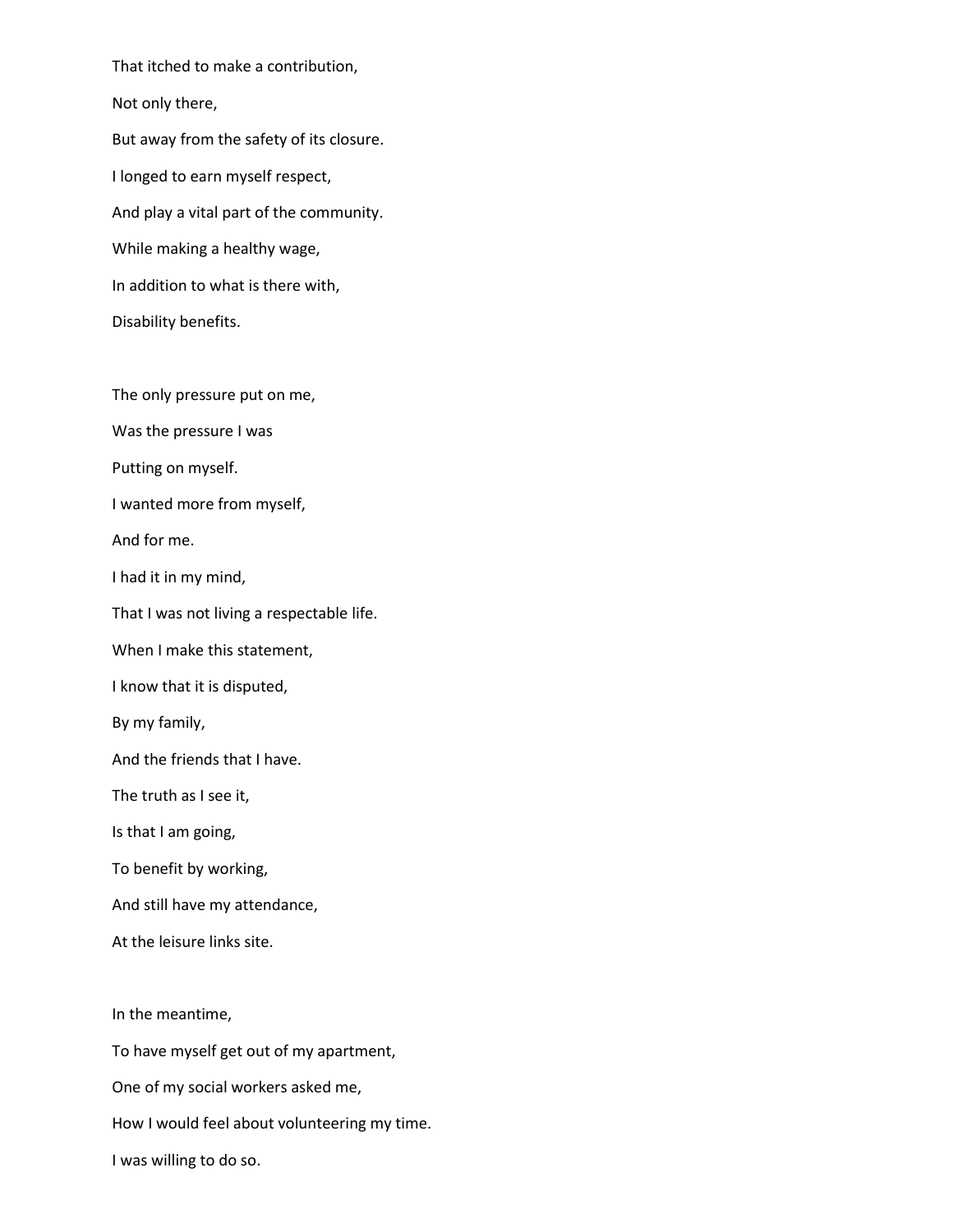She set me up with the Hanover Habitat for Humanity Re-Store. For the time I was there, It provided me an adequate excuse, To come out into the community. I am not what is considered an expert, In home repair and improvement, But that was not a deterrent, For the people who watched over me. They were happy they had another two hands, To lend their service, And a back to handle some of the burden. I am happy to the Re-Store for the role, It played towards me, Getting employment. I don't remember if I did say if I had, Bi-polar disorder during my time there, And if I did no one made me feel, Like I had a detriment.

That I could be helped,

I had hoped for the best,

When I went to the HARC agency,

That serves in helping find employment,

For people with disabilities.

The realistic part of me,

Knew it was going to take some time.

The first time hadn't worked out as I would have liked,

But in retrospect I am happy it wasn't a success.

I am sure some people could be happy being a dishwasher.

I wasn't one of them.

Time had elapsed,